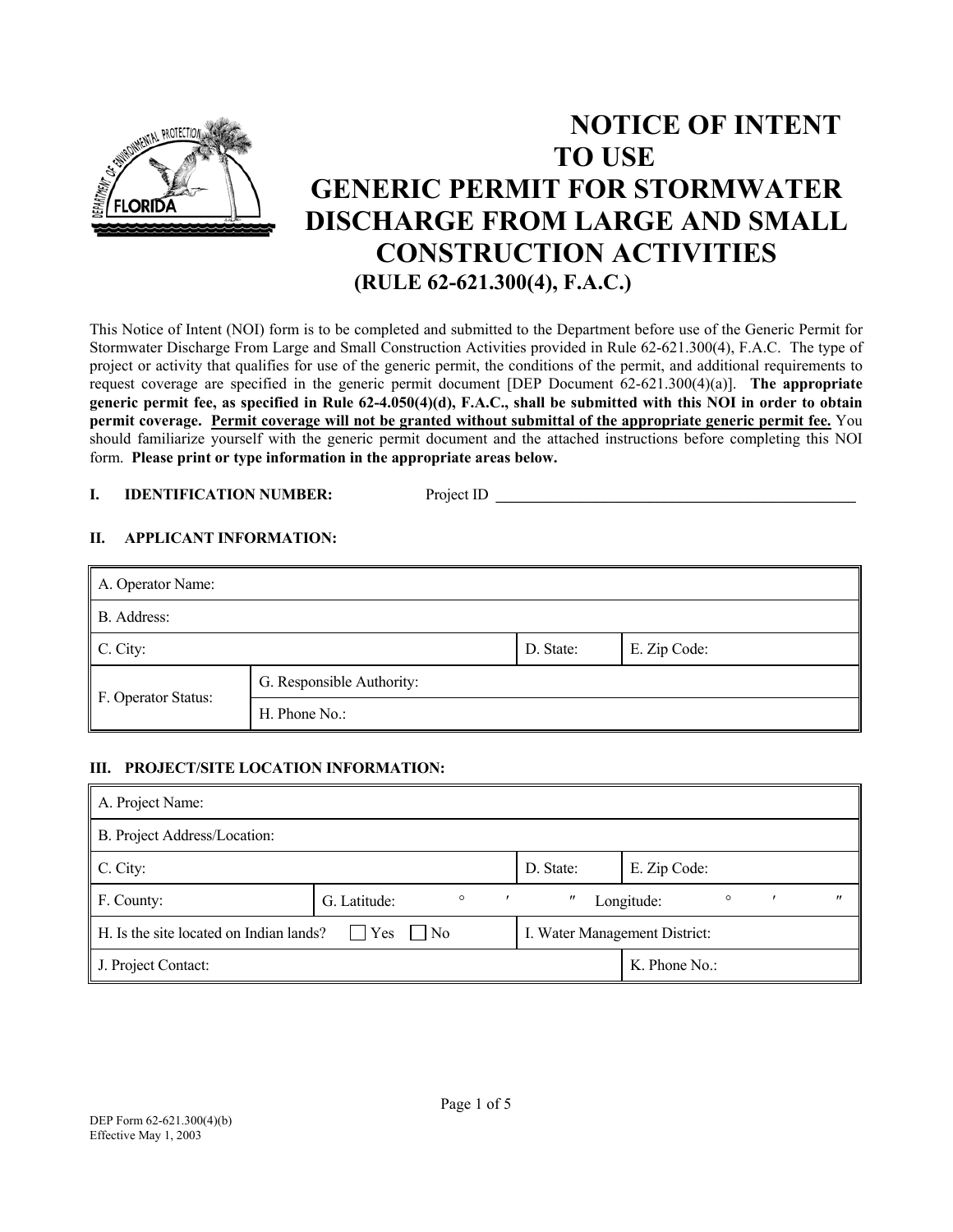## **IV. PROJECT/SITE ACTIVITY INFORMATION:**

| A. Indicate whether<br>Large or Small<br>Construction (check only<br>one):                                   | $\Box$ Large Construction (Project will disturb five or more acres of land.)<br>Small Construction (Project will disturb one or more acres but less than five acres of land.) |                  |              |  |  |  |  |
|--------------------------------------------------------------------------------------------------------------|-------------------------------------------------------------------------------------------------------------------------------------------------------------------------------|------------------|--------------|--|--|--|--|
| B. Approximate total area of land disturbance from commencement through completion of construction:<br>Acres |                                                                                                                                                                               |                  |              |  |  |  |  |
| C. SWPPP Location                                                                                            | Address in Part II above<br>Address in Part III above<br>Other address (specify below)                                                                                        |                  |              |  |  |  |  |
| D. SWPPP Address:                                                                                            |                                                                                                                                                                               |                  |              |  |  |  |  |
| E. City:                                                                                                     |                                                                                                                                                                               | F. State:        | G. Zip Code: |  |  |  |  |
| H. Construction Period                                                                                       | <b>Start Date:</b>                                                                                                                                                            | Completion Date: |              |  |  |  |  |

### **V. DISCHARGE INFORMATION**

| A. MS4 Operator Name (if applicable): |  |
|---------------------------------------|--|
| B. Receiving Water Name:              |  |

# **VI. CERTIFICATION[1](#page-1-0) :**

I certify under penalty of law that this document and all attachments were prepared under my direction or supervision in accordance with a system designed to assure that qualified personnel properly gather and evaluate the information submitted. Based on my inquiry of the person or persons who manage the system or those persons directly responsible for gathering the information, the information submitted is, to the best of my knowledge and belief, true, accurate, and complete. I am aware that there are significant penalties for submitting false information, including the possibility of fine and imprisonment for knowing violations.

Name and Official Title (Type or Print):

l

Signature: Date Signed:

<span id="page-1-0"></span><sup>&</sup>lt;sup>1</sup> Signatory requirements are contained in Rule 62-620.305, F.A.C.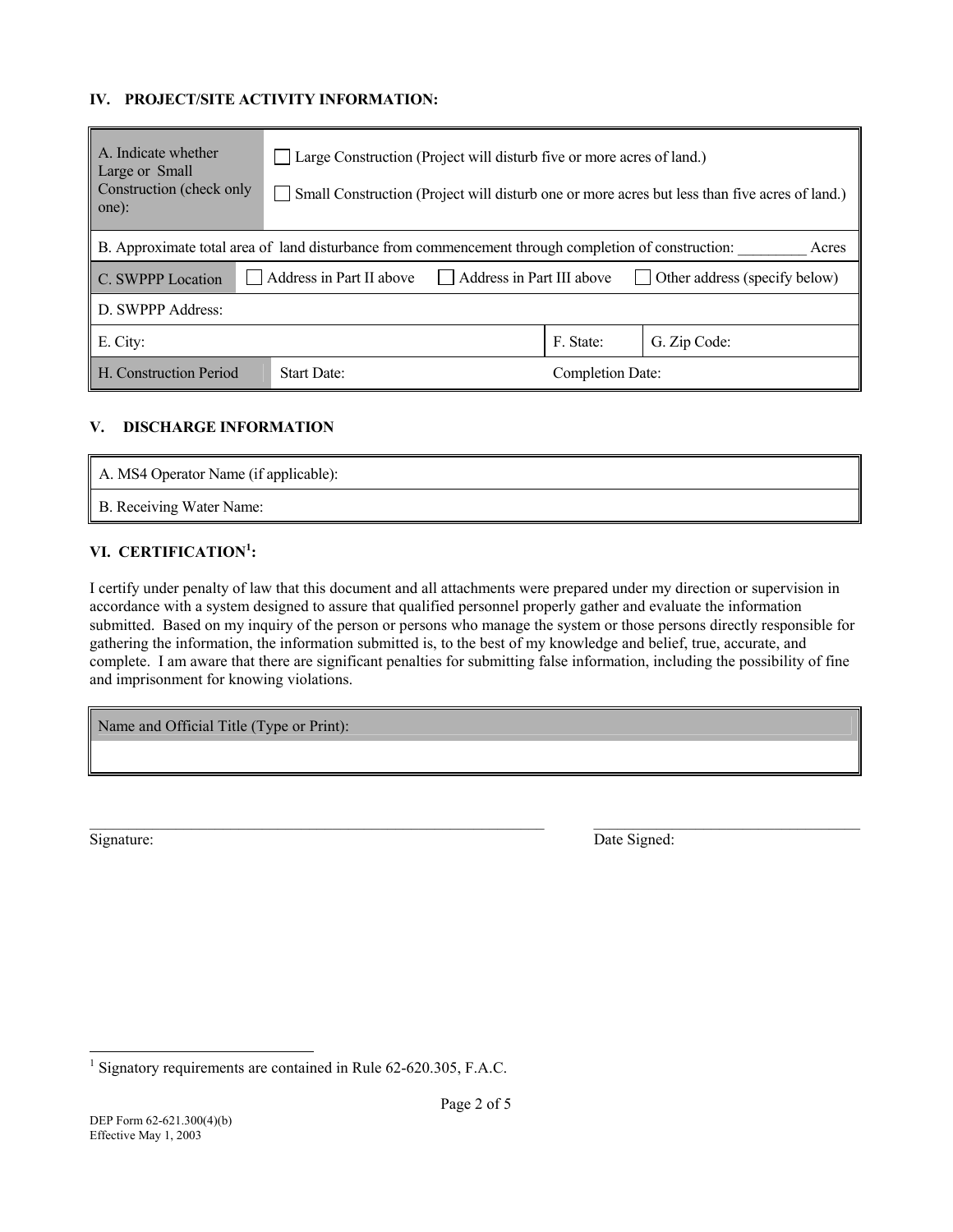## **INSTRUCTIONS – DEP FORM 62-621.300(4)(b) NOTICE OF INTENT (NOI) TO USE GENERIC PERMIT FOR STORMWATER DISCHARGE FROM LARGE AND SMALL CONSTRUCTION ACTIVITIES**

### **Who Must File an NOI:**

Federal law at 40 CFR Part 122 prohibits the point source discharge of pollutants, including the discharge of stormwater associated with large construction activities as defined at 40 CFR  $122.26(b)(14)(x)$  or small construction activities as defined at 40 CFR 122.26(b)(15), to waters of the United States without a National Pollutant Discharge Elimination System (NPDES) permit. Under the State of Florida's authority to administer the NPDES stormwater program at 403.0885, F.S., operators that have stormwater discharge associated with large or small construction activities to surface waters of the State, including through a Municipal Separate Storm Sewer System (MS4), must obtain coverage either under a generic permit issued pursuant to Chapter 62-621, F.A.C., or an individual permit issued pursuant to Chapter 62-620, F.A.C.

## **Where to File NOI:**

NOIs for coverage under this generic permit must be sent to the following address:

NPDES Stormwater Notices Center, MS #2510 Florida Department of Environmental Protection 2600 Blair Stone Road Tallahassee, Florida 32399-2400

## **Permit Fee:**

Permit fees for large and small construction activities to be covered under the generic permit are specified in Rule 62- 4.050(4)(d), F.A.C. The appropriate generic permit fee (either for large or small construction activities) must be submitted along with the completed NOI in order to obtain coverage under the generic permit. **Generic permit coverage will not be granted without payment of the appropriate permit fee.** 

The permit fee shall be paid by either check or money order made payable to: "Florida Department of Environmental Protection"

#### **Part I – Identification Number**

Enter the project's DEP identification number (generic permit coverage number) if known. If an ID number has not yet been assigned to this project (i.e., if this is a new project), leave this item blank.

#### **Part II – Applicant Information**

Item A.: Provide the legal name of the person, firm, contractor, public organization, or other legal entity that owns or operates the construction activity described in this NOI. The operator is the legal entity that has authority to control those activities at the project necessary to ensure compliance with the terms and conditions of the generic permit.

Items B. – E.: Provide the complete mailing address of the operator, including city, state, and zip code.

Item F.: Enter the appropriate one letter code from the list below to indicate the legal status of the operator:

 $F = Federal$ ;  $S = State$ ;  $P = Private$ ;  $M = Public$  (other than federal or state); O = Other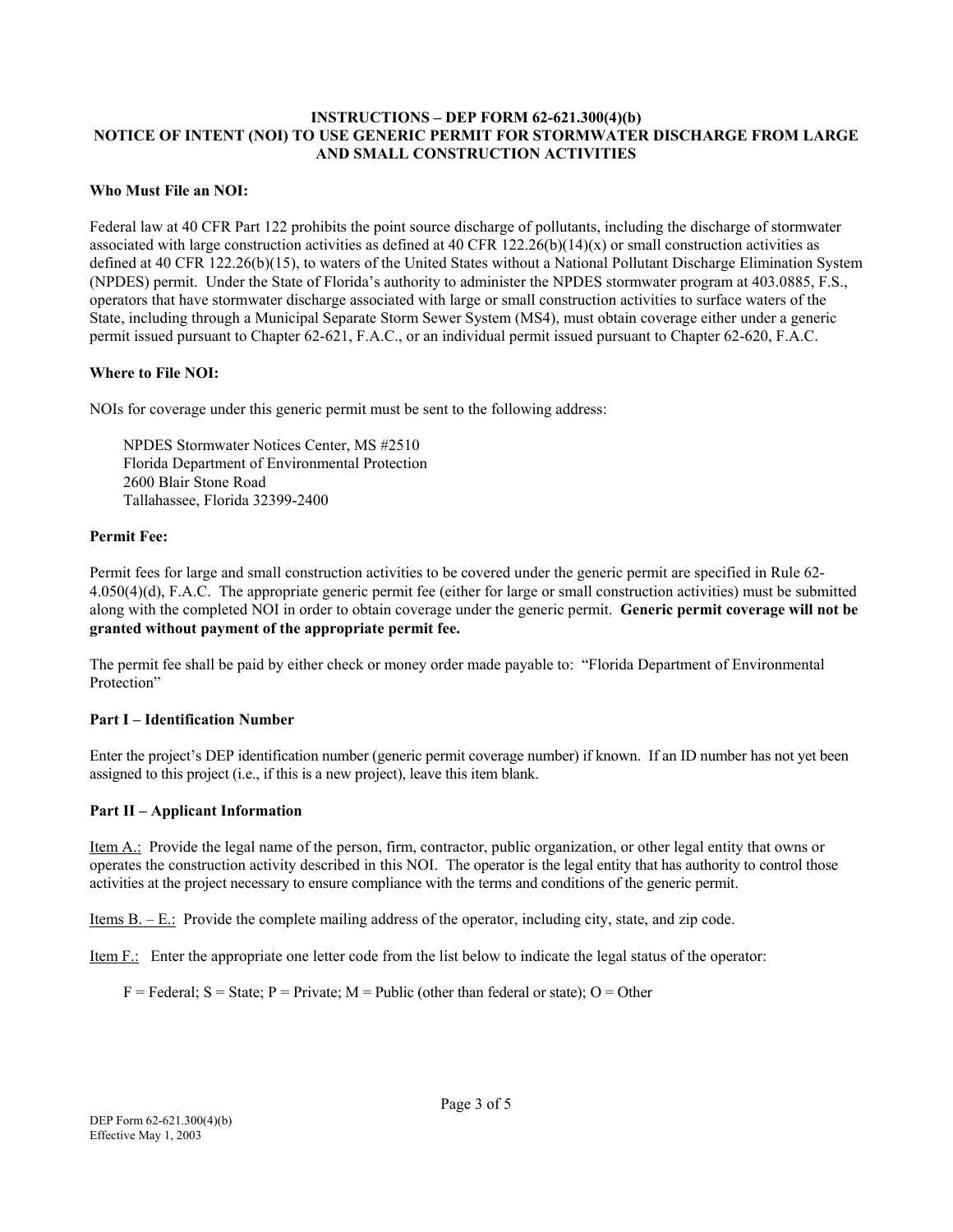Items G. – H.: Provide the name and telephone number (including area code) of the person authorized to submit this NOI on behalf of the operator (e.g., Jane Smith, President of Smith Construction Company on behalf of the operator, Smith Construction Company; John Doe, Public Works Director on behalf of the operator, City of Townsville; etc.). This should be the same person as indicated in the certification in Part VI.

# **Part III – Project/Site Location Information**

Items A. – E.: Enter the official or legal name and complete street address, including city, state, and zip code of the project. Do not provide a P.O. Box number as the street address. If it lacks a street address, describe the project site location (e.g., intersection of State Road 1 and Smith Street).

Item F.: Enter the county in which the project is located.

Item G.: Enter the latitude and longitude, **in degrees-minutes-seconds format**, of the approximate center of the project.

Item H.: Indicate whether the project is located on Indian lands.

Item I.: Enter the appropriate five or six letter code from the list below to indicate the Water Management District the project is located within:

NWFWMD = Northwest Florida Water Management District SRWMD = Suwannee River Water Management District SFWMD = South Florida Water Management District SWFWMD = Southwest Florida Water Management District  $SIRWMD = St. John's River Water Management District$ 

Items  $J. - K.$ : Give the name, title, and telephone number (including area code) of the project contact person. The project contact is the person who is thoroughly familiar with the project, with the facts reported in this NOI, and who can be contacted by the Department if necessary.

# **Part IV – Project/Site Activity Information:**

Item A.: Check the appropriate box to indicate whether the project involves large construction activity or small construction activity. **Check one box only.**

"Large Construction Activity" means construction activity that results in the disturbance of five (5) or more acres of total land area. Large construction activity also includes the disturbance of less than five acres of total land area that is part of a larger common plan of development or sale if the larger common plan will ultimately disturb five acres or more.

"Small Construction Activity" means construction activity that results in the disturbance of equal to or greater than one (1) acre and less than five (5) acres of total land area. Small construction activity also includes the disturbance of less than one acre of total land area that is part of a larger common plan of development or sale that will ultimately disturb equal to or greater than one acre and less than five acres.

Item B.: Provide the approximate total area of land disturbance in acres that the project will involve from commencement of construction through completion.

Items C. - G..: Indicate the location where the Stormwater Pollution Prevention Plan (SWPPP) can be viewed. Provide the address where the SWPPP can be viewed if other than as provided in Parts II or III of the NOI. **Note that to be eligible for coverage under the generic permit, the SWPPP must have been prepared prior to filing this NOI.**

Item H.: Enter the estimated construction start and completion dates in the MM/DD/YY format.